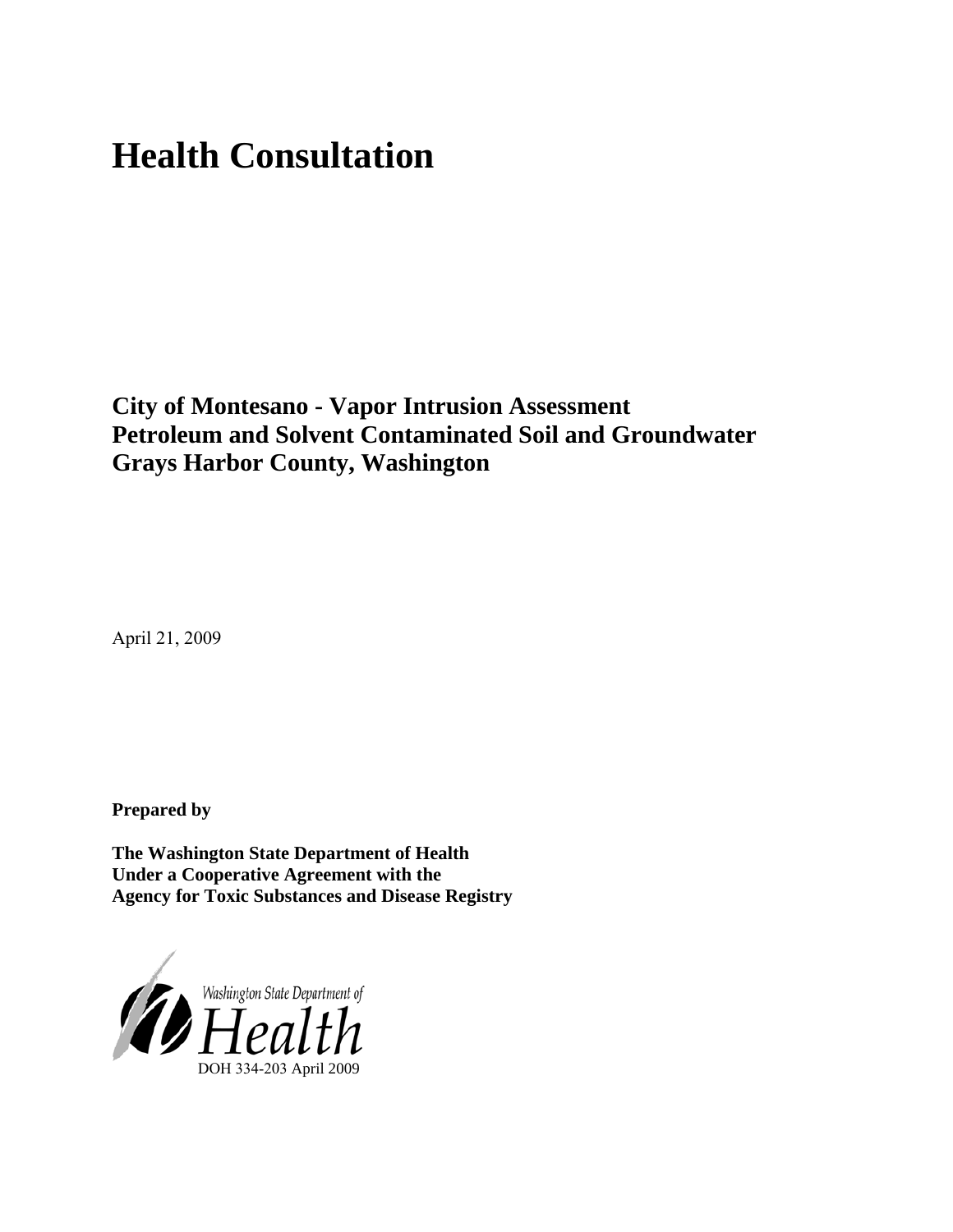# **Foreword**

The Washington State Department of Health (DOH) has prepared this health consultation in cooperation with the Agency for Toxic Substances and Disease Registry (ATSDR). ATSDR is part of the U.S. Department of Health and Human Services and is the principal federal public health agency responsible for health issues related to hazardous waste. This health consultation was prepared in accordance with methodologies and guidelines developed by ATSDR.

The purpose of this health consultation is to identify and prevent harmful human health effects resulting from exposure to hazardous substances in the environment. Health consultations focus on specific health issues so that DOH can respond to requests from concerned residents or agencies for health information on hazardous substances. DOH evaluates sampling data collected from a hazardous waste site, determines whether exposures have occurred or could occur, reports any potential harmful effects, and recommends actions to protect public health. The findings in this report are relevant to conditions at the site during the time of this health consultation, and should not necessarily be relied upon if site conditions or land use changes in the future.

For additional information or questions regarding DOH or the contents of this health consultation, please call the health advisor who prepared this document:

Barbara Trejo Washington State Department of Health Office of Environmental Health Assessments P.O. Box 47846 Olympia, WA 98504-7846 (360) 236-3373 FAX (360) 236-2251 1-877-485-7316 Website: [http://www.doh.wa.gov/consu](http://www.doh.wa.gov/consults)lts

For people with disabilities, this document is available on request in other formats. To submit a request, please call 1-800-525-0127 (TTY/TDD call 711).

For more information about ATSDR, contact the ATSDR Information Center at 1-888-422-8737 or visit the agency's Web site: www.atsdr.cdc.gov/.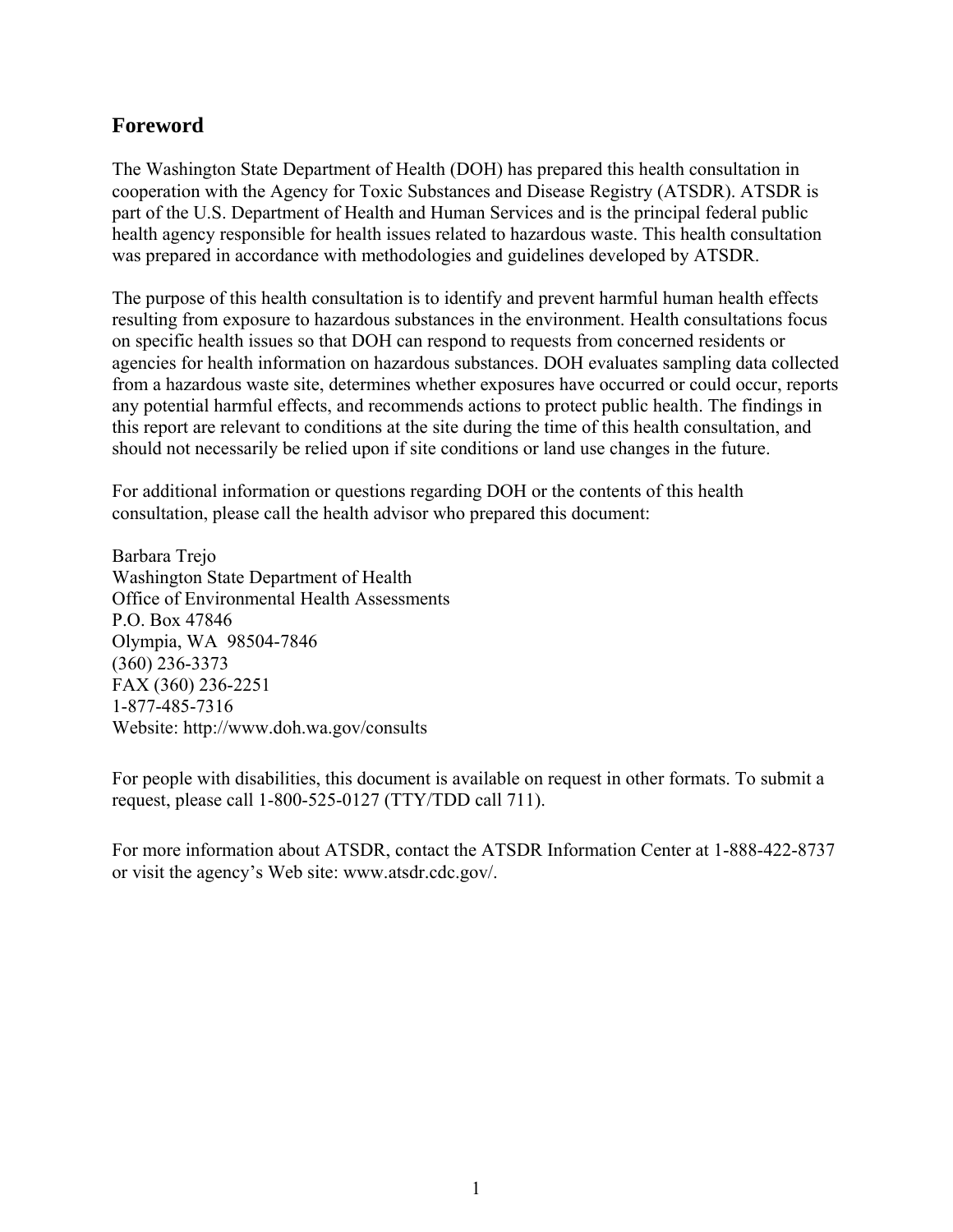# **Glossary**

| Acute                                                                               | Occurring over a short time [compare with chronic].                                                                                                                                                                                                                                              |
|-------------------------------------------------------------------------------------|--------------------------------------------------------------------------------------------------------------------------------------------------------------------------------------------------------------------------------------------------------------------------------------------------|
| <b>Agency for Toxic</b><br><b>Substances and Disease</b><br><b>Registry (ATSDR)</b> | The principal federal public health agency involved with hazardous waste<br>issues, responsible for preventing or reducing the harmful effects of<br>exposure to hazardous substances on human health and quality of life.<br>ATSDR is part of the U.S. Department of Health and Human Services. |
| <b>Aquifer</b>                                                                      | An underground formation composed of materials such as sand, soil, or<br>gravel that can store and/or supply groundwater to wells and springs.                                                                                                                                                   |
| Carcinogen                                                                          | Any substance that causes cancer.                                                                                                                                                                                                                                                                |
| <b>Chronic</b>                                                                      | Occurring over a long time (more than 1 year) [compare with <b>acute</b> ].                                                                                                                                                                                                                      |
| Contaminant                                                                         | A substance that is either present in an environment where it does not<br>belong or is present at levels that might cause harmful (adverse) health<br>effects.                                                                                                                                   |
| <b>Environmental Protection</b><br><b>Agency (EPA)</b>                              | United States Environmental Protection Agency.                                                                                                                                                                                                                                                   |
| <b>Exposure</b>                                                                     | Contact with a substance by swallowing, breathing, or touching the skin or<br>eyes. Exposure may be short-term [acute exposure], of intermediate<br>duration, or long-term [chronic exposure].                                                                                                   |
| <b>Groundwater</b>                                                                  | Water beneath the earth's surface in the spaces between soil particles and<br>between rock surfaces [compare with surface water].                                                                                                                                                                |
| <b>Hazardous substance</b>                                                          | Any material that poses a threat to public health and/or the environment.<br>Typical hazardous substances are materials that are toxic, corrosive,<br>ignitable, explosive, or chemically reactive.                                                                                              |
| Indeterminate public<br>health hazard                                               | The category used in ATSDR's public health assessment documents when<br>a professional judgment about the level of health hazard cannot be made<br>because information critical to such a decision is lacking.                                                                                   |
| <b>Inhalation</b>                                                                   | The act of breathing. A hazardous substance can enter the body this way<br>[see route of exposure].                                                                                                                                                                                              |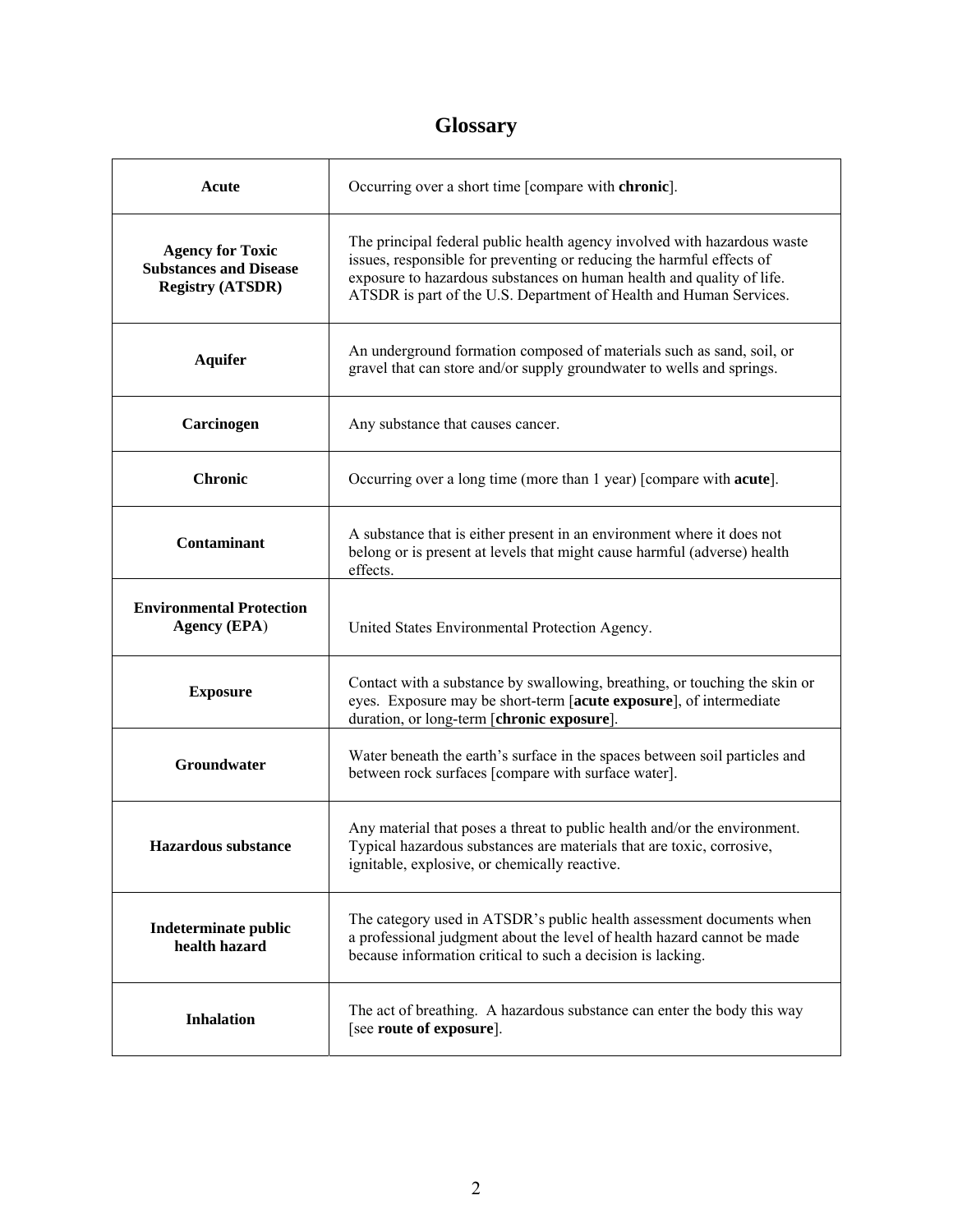| Media                                                 | Soil, water, air, plants, animals, or any other part of the environment that<br>can contain contaminants.                                                                                                                                                                                                                               |
|-------------------------------------------------------|-----------------------------------------------------------------------------------------------------------------------------------------------------------------------------------------------------------------------------------------------------------------------------------------------------------------------------------------|
| <b>Model Toxics Control Act</b><br>(MTCA)             | The hazardous waste cleanup law for Washington State.                                                                                                                                                                                                                                                                                   |
| <b>Monitoring wells</b>                               | Special wells drilled at locations on or off a hazardous waste site so water<br>can be sampled at selected depths and studied to determine the movement<br>of groundwater and the amount, distribution, and type of contaminant.                                                                                                        |
| Organic                                               | Compounds composed of carbon, including materials such as solvents, oils,<br>and pesticides that are not easily dissolved in water.                                                                                                                                                                                                     |
| Parts per billion<br>(ppb)/Parts per million<br>(ppm) | Units commonly used to express low concentrations of contaminants. For<br>example, 1 ounce of trichloroethylene (TCE) in 1 million ounces of water<br>is 1 ppm. 1 ounce of TCE in 1 billion ounces of water is 1 ppb. If one drop<br>of TCE is mixed in a competition size swimming pool, the water will<br>contain about 1 ppb of TCE. |
| Plume                                                 | A volume of a substance that moves from its source to places farther away<br>from the source. Plumes can be described by the volume of air or water<br>they occupy and the direction they move. For example, a plume can be a<br>column of smoke from a chimney or a substance moving with groundwater.                                 |
| <b>Potentially liable person</b><br>(PLP)             | Any person [or entity] that the Washington Department of Ecology finds<br>based on credible evidence, to be liable under the state hazardous waste<br>cleanup law (i.e. Models Toxic Control Act (RCW 70.105D.040)).                                                                                                                    |
| <b>Remedial investigation</b>                         | The CERCLA process of determining the type and extent of hazardous<br>material contamination at a site.                                                                                                                                                                                                                                 |
| Route of exposure                                     | The way people come into contact with a hazardous substance. Three<br>routes of exposure are breathing [inhalation], eating or drinking [ingestion],<br>or contact with the skin [dermal contact].                                                                                                                                      |
| Volatile organic<br>compound (VOC)                    | Organic compounds that evaporate readily into the air. VOCs include<br>substances such as benzene, toluene, methylene chloride, and methyl<br>chloroform.                                                                                                                                                                               |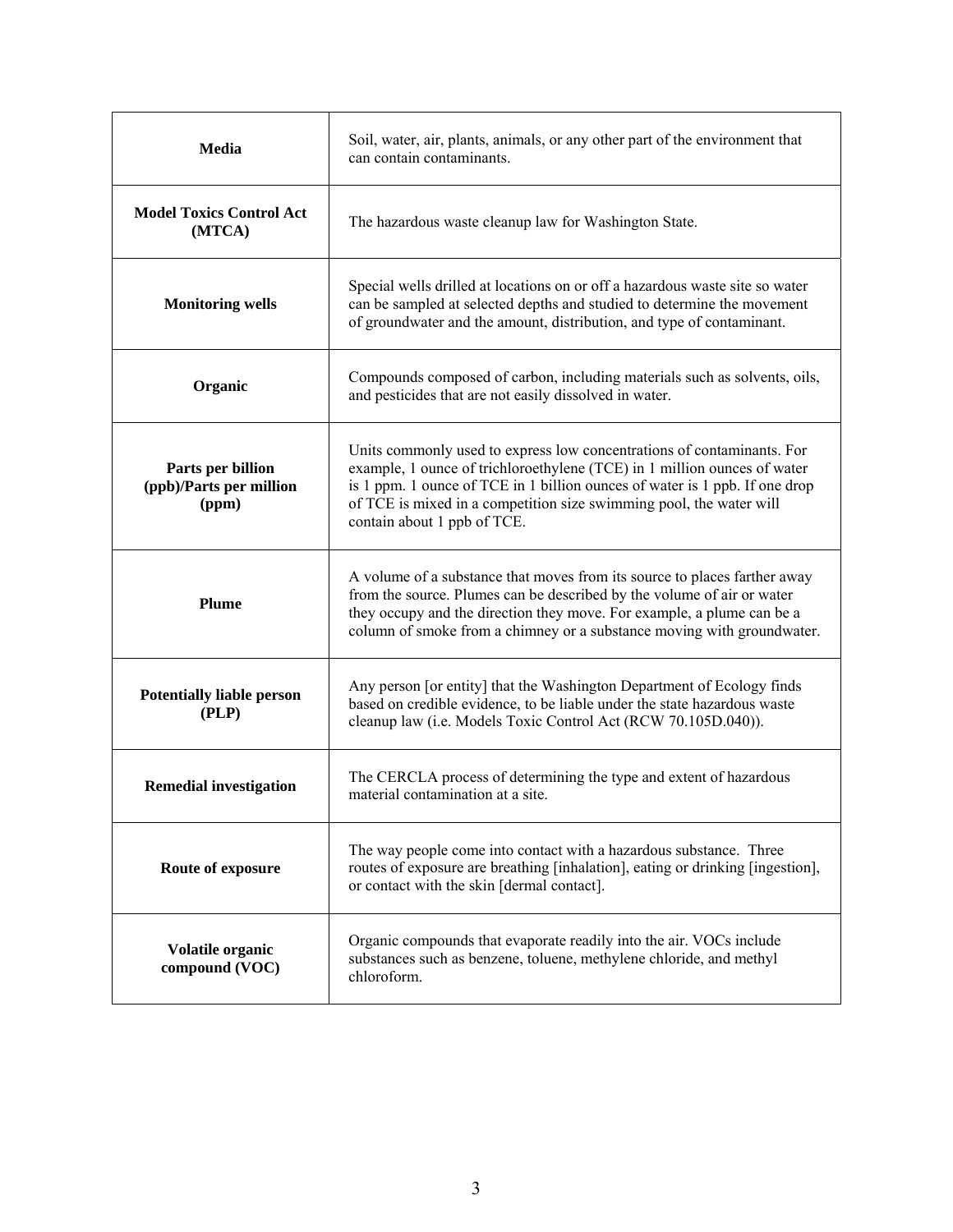### **Summary and Statement of Issues**

The Washington Department of Health (DOH) conducted this health consultation at the request of the Washington Department of Ecology (Ecology) (personal communication, e-mail message from Meg Bommarito, Ecology, to Barbara Trejo, DOH, dated December 15, 2008). The purpose of the health consultation is to assess whether petroleum and solvent contaminated soil and groundwater associated with three facilities (Whitney's Chevrolet, Tony's Short Stop Texaco, and the former Brumfield Twidwell property), in the downtown area of the City of Montesano, pose an indoor air health threat to the nearby community.

When found in soil and shallow groundwater, volatile chemicals, like petroleum and solvents, evaporate. Those vapors move through the soil and can enter overlying buildings through cracks and other openings in the foundations. If indoor vapor concentrations are high enough, they can pose a health threat. DOH conducts health consultations in cooperation with the Agency for Toxic Substances and Disease Registry (ATSDR).

## **Background**

Whitney's Chevrolet, Tony's Short Stop Texaco, and the former Brumfield Twidwell properties are located within a three block area in downtown Montesano, Grays Harbor County. The area where these properties are located is bounded by Pioneer Avenue to the north, Wynoochee Avenue to the south, Church Street to the east, and 1<sup>st</sup> Avenue South to the west. Underground storage tanks (USTs) exist, or were used in the past, at these three properties and appear to be the current source of soil and groundwater contamination in the area.

Ecology reports that other contaminant releases have occurred in the downtown area in the past. However, it appears that those other releases have been cleaned up or are in the process of being cleaned up. For example, a vapor extraction system operates at P.J. Maxi Mart property, which is located southeast of Whitney's Chevrolet.(1)

The investigation and cleanup of the contamination associated with the Whitney's Chevrolet, Tony's Short Stop Texaco, and the former Brumfield Twidwell sites is being conducted under the authority of the Model Toxics Control Act (MTCA).(2,3,4)

#### Whitney's Chevrolet

Whitney's Chevrolet is located at 123 West Pioneer Avenue. Gasoline was stored in underground storage tanks and dispensed at the Whitney Chevrolet property in the past. Waste solvents, waste oil, and fuel oil for the heating system were also stored in underground storage tanks at the property. Environmental data collected by Ecology and the potentially liable person (PLP) indicate that releases of petroleum and solvents have occurred to soil and groundwater at this property and that the contamination extends beyond the property boundaries.(4,5)

#### Tony's Short Stop Texaco

Tony's Short Stop Texaco is located at 326 S. Main Street. The property has been used to operate service stations that sold gasoline and diesel fuels.(2,6) It is unknown whether waste oil was ever generated or stored at this property, but solvents were reportedly used.(1)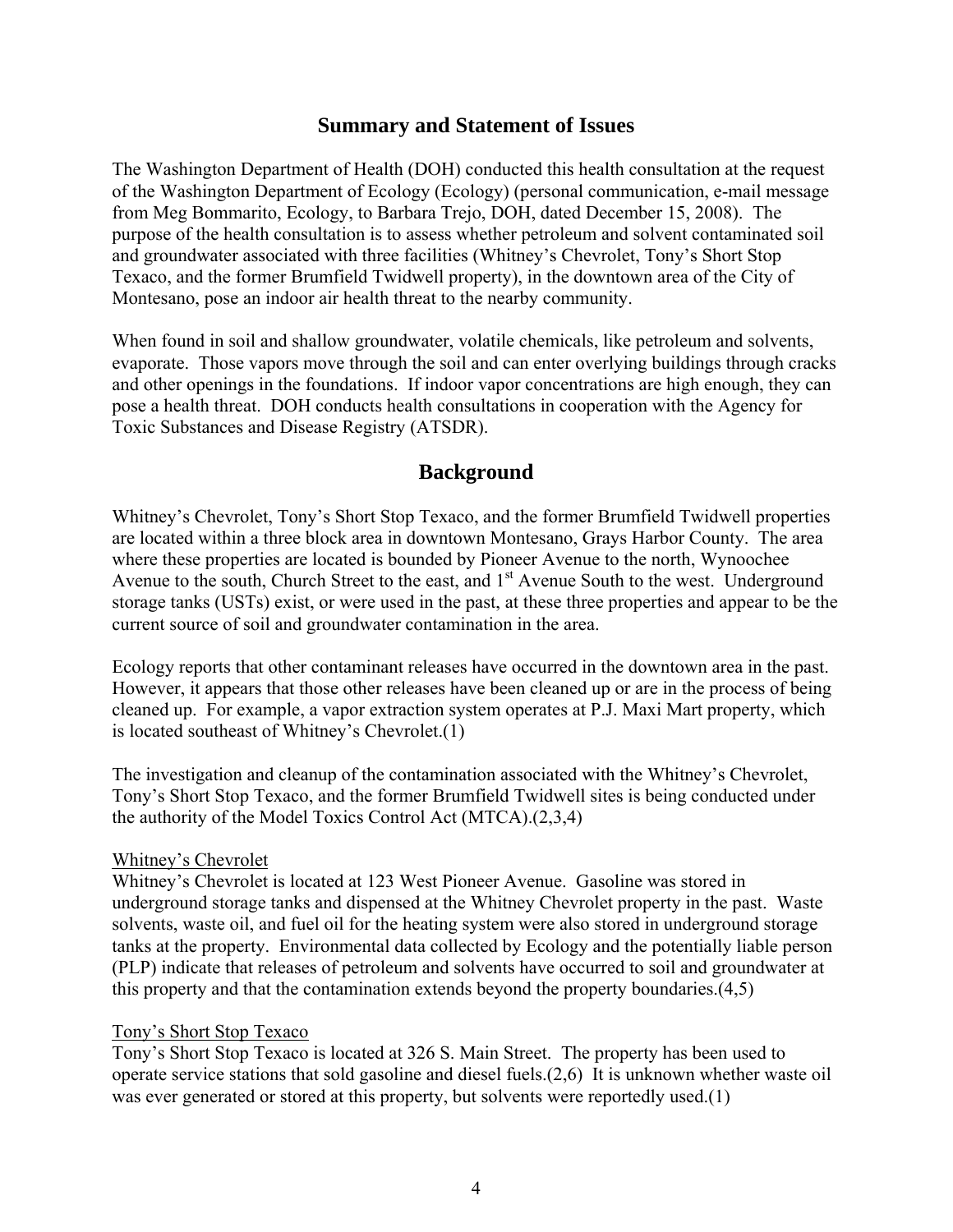Environmental data collected by Ecology and the PLP indicate that gasoline releases have occurred to soil and groundwater at the site and that the contamination extends beyond the property boundaries.(2,5)

#### Brumfield Twidwell

The Brumfield Twidwell property is located at 301 East Pioneer Avenue. In the past, auto dealerships and service stations that sold gasoline and diesel operated at this property.(7) It is unknown whether waste oil or solvents were ever used or stored at this property. Environmental data collected by Ecology and the PLP indicate that gasoline releases have occurred to soil and groundwater at the site, and like the other two properties, the contamination extends beyond the property boundary.(3,5)

#### *Environmental Investigations*

Soil and groundwater investigations have been conducted by the PLPs and Ecology at the Whitney's Chevrolet, Tony's Short Stop Texaco, and the former Brumfield Twidwell sites.(1,5)

Ecology reports that the PLPs have completed draft remedial investigation (RI) reports that address soil and groundwater contamination for the individual properties. However, they are uncertain, at this point, about the quality of the data collected by the PLPs during those investigations. DOH has not been provided nor reviewed any of these draft RI reports but Ecology indicates that none of those reports address any off-property contamination (e.g. soils, co-mingled groundwater plumes) or soil gas contamination.(8)

Ecology conducted an area-wide study of soils and groundwater and also conducted limited indoor air testing in August 2006 in the basement at the Sterling Savings Bank, located east of Whitney's Chevrolet, because of past reports of petroleum-like odors. Ecology has provided DOH with two reports that contain information about shallow petroleum and solvent contaminated groundwater obtained during those studies:

- Washington Department of Ecology. Montesano Groundwater Investigation of Leaking Underground Storage Tanks, October 2006 and March 2007(1), and
- GeoEngineers. Draft Letter Report, Additional Montesano Data Management, Montesano, Washington(5).

Ecology reports that all groundwater data obtained by Ecology and GeoEngineers during these two studies were analyzed and validated by Ecology's Manchester Laboratory.(8) Ecology has also provided DOH with information regarding the 2006 air sampling event at the Sterling Savings Bank building.

The two previously mentioned reports indicate that plumes of gasoline and benzene, toluene, ethylbenzene, and xylenes (BTEX) contaminated groundwater underlie a significant portion of the area bounded by Pioneer Avenue to the north, the Burlington Northern Santa Fe rail lines to the south, Church Street to the east, and 1<sup>st</sup> Avenue South to the west. Free-phase petroleum product has also been observed in some monitoring wells at Whitney Chevrolet, Tony's Short Stop Texaco, and Brumfield Twidwell properties.(1)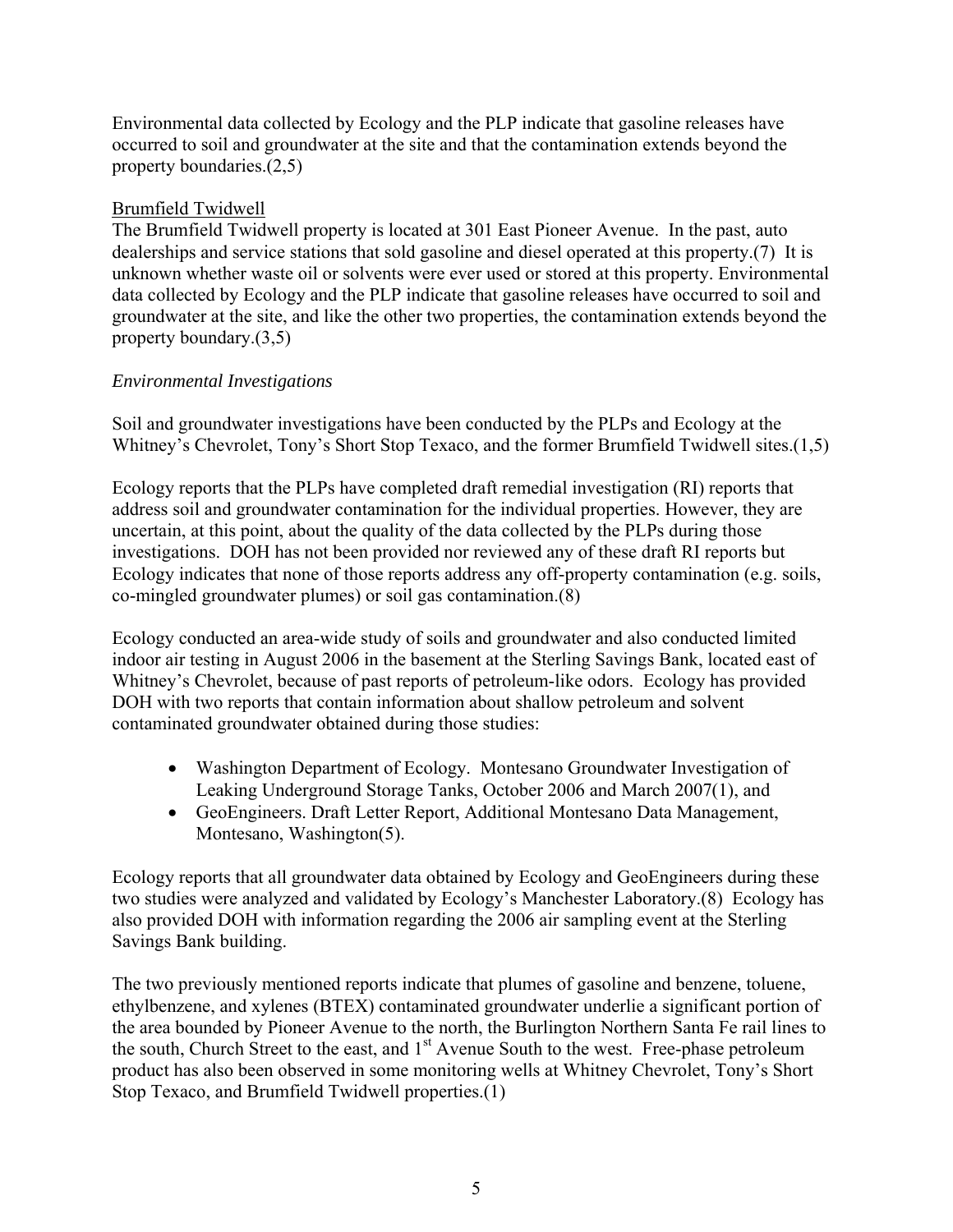It is apparent from these two reports that some of the gasoline plumes (e.g. Whitney Chevrolet and Tony's Short Stop Texaco) have co-mingled.(5) Ecology reports that petroleum and related compounds have also been found at relatively low levels in samples collected from the storm drain and abandoned sanitary sewer during the summer months when water leaking into the line would consist of groundwater, rather than a mix of groundwater and stormwater.(1) Ecology also reports that the owners of the Whitney's Chevrolet, Tony's Short Stop Texaco, and the former Brumfield Twidwell properties have been informed that further environmental investigation work is needed to address the off-site plumes and utility corridors.(8)

It is important to note that some gasoline components associated with these three site have not been analyzed (e.g. MTBE, naphthalenes).(9) In addition, no information is available about the concentrations of waste oil, diesel, and heating fuel in groundwater. Some low levels of solvents (e.g. PCE) were found at Whitney's Chevrolet, Tony's Short Stop, and the nearby Sterling Savings Bank.(1) However, it is unknown whether any plumes of solvents exist. DOH understands that Ecology plans to have the PLPs fill these data gaps.(8)

Given the types of products used, stored, and potentially released at the three properties and previously mentioned data gaps, the nature and extent of shallow groundwater contamination is likely underestimated. However, we do know that groundwater gasoline concentrations in the downtown area have been found ranging from not detected to 490,000 ug/l, while benzene in groundwater ranged from not detected to 28,300 ug/l. The highest levels of gasoline and benzene levels appear to have been detected at Tony's Short Stop Texaco in early 2007. Significant levels of various benzene compounds, toluene, ethylbenzene, xylenes, and naphthalenes were also found in a number of monitoring wells at the three properties in early 2007.(1) Wet season contaminant levels are reported to be lower than dry season levels, which is attributed to dilution by rainwater or biodegradation.(5)

The only known reports of petroleum odors occurred at the Sterling Savings Bank building. That complaint originated in the early 1990s when the building was occupied by Key Bank. As a precaution, although no recent complaints had been received, Ecology collected one indoor air sample (and a duplicate) at the Sterling Savings Bank using a 6-liter SUMMA canister in August 2006.(8) Those samples, however, were only collected for 45-minutes rather than 8-hours, which is a typical occupational exposure.(10) The petroleum analysis was limited to only benzene, toluene, ethylbenzene, and xylenes (BTEX) compounds using Modified EPA Method TO-15 GC/MS SIM. No hydrocarbon fractions were analyzed. The samples were also analyzed for typical chlorinated solvents (e.g. trichloroethylene (TCE); tetrachloroethylene (PCE), and 1,1,1-trichloroethane (1,1,1-TCA)). Low levels of BTEX and 1,1,1-TCA were found in the sample. No 1,1,1-TCA was found in the duplicate. (11) No background outdoor air samples were collected during the indoor air testing at the bank.

#### *Geology/Hydrogeology*

Ecology reports that the geology of the area is comprised mostly of unconsolidated to partly consolidated alluvial deposits, consisting of sand and gravels with lenses of clay and silt up to 20 feet thick. The alluvial deposits are reportedly underlain by a relatively impermeable silt or clay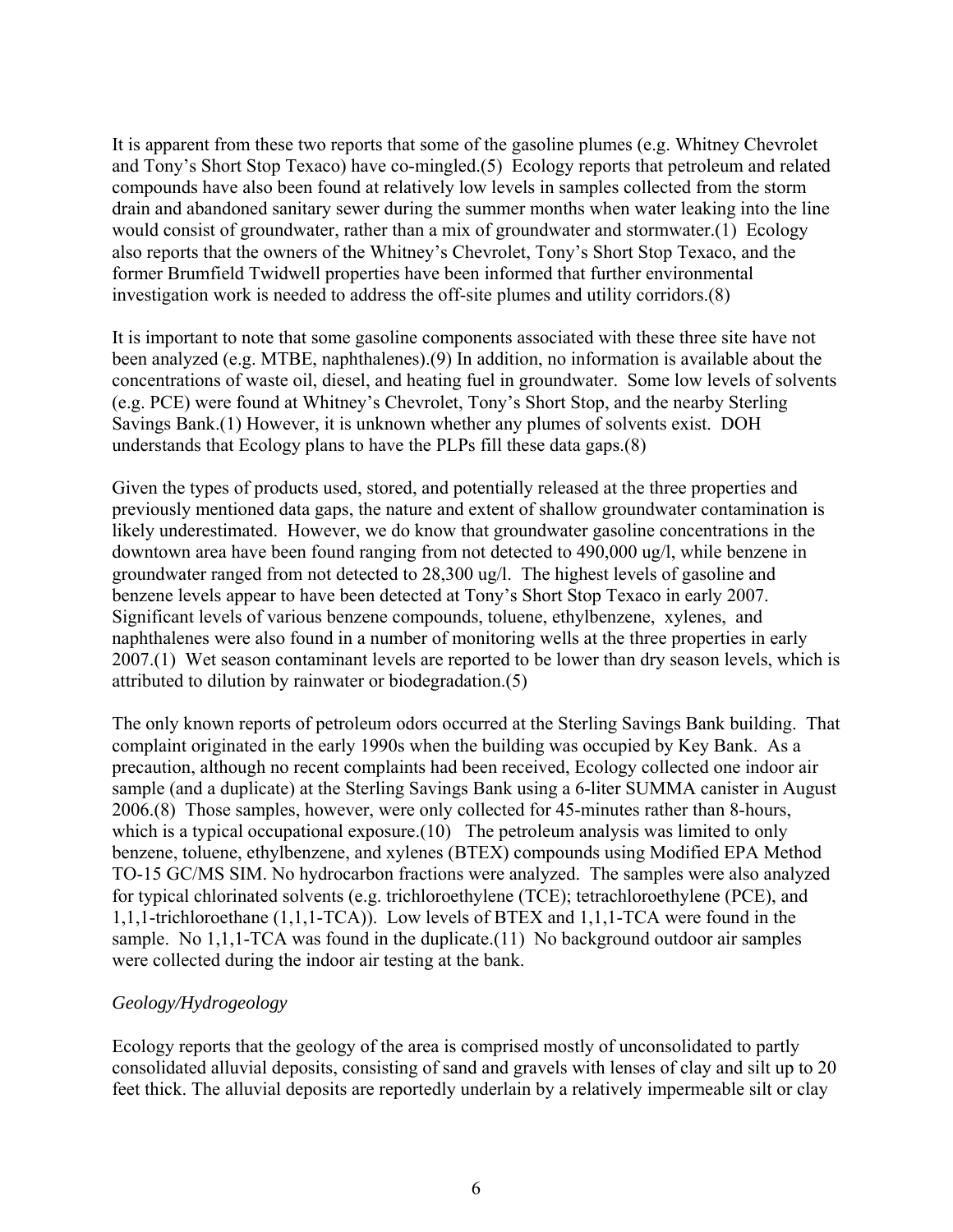unit of unknown thickness. Regional groundwater flow is to the south-southeast toward the Chehalis River with the water table reportedly occurring approximately 3 to 15 feet below the ground surface.(1)

Some well logs provided by Ecology for Whitney's Chevrolet and Tony's Short Stop Texaco and the nearby Pederson and Montesano Farm and Home properties (copies sent by Dom Reale, December 24, 2008) provide a little more information about subsurface conditions, which are important to understand when evaluating the vapor intrusion pathway. The well logs suggest that sands, silty sands, and sandy gravels (native and fill) lie directly below the ground surface. The depths of these soils vary across the investigation areas and generally are described as moist. However, some of these soils are reported to be wet. In many case, it appears that these upper soils are underlain by a clay or silt unit. The clay/silt unit thickness varies across the area and is absent in some areas. Some wet soils appear to exist over the clay/silt unit suggesting localized perched groundwater conditions. The extent of such perched zones cannot be determined. Moist to wet sands or gravels with some silty sand layers underlie the clay/silt unit. This is the unit where the monitoring well screens have been placed suggesting this is the first aquifer. In some cases, the borings have penetrated the sands and gravels and encountered dense, silty sands.

Available groundwater flow maps suggest that shallow groundwater flows from the northwest to the southeast. However, groundwater flow near the Brumfield Twidwell property appears to flow from the northeast to the southwest. It has been suggested that this change in flow direction might be caused by preferential flow along utility corridors as a possible result of the backfill or the storm drain.(5) Ecology reports that earlier groundwater gradient maps indicate that some slight variations in flows from season to season and year to year in limited areas, but all have shown a consistent northwest to southeast flow direction over a period of time.(8) The soil boring logs provided to DOH suggest that in some cases, groundwater might be semi-confined, and in other cases not. Groundwater appears to fluctuate seasonally with the highest levels occurring during the winter months when rainwater infiltrates.(5)

#### *Groundwater Resource*

Ecology reports that there are no drinking water wells potentially affected by contaminated groundwater.

## **Discussion**

Petroleum, and possibly solvent, contaminated soil and groundwater, as well as free-phase petroleum floating on the groundwater surface, have been found associated with the Whitney's Chevrolet, Tony's Short Stop Texaco, and the former Brumfield/Twidwell properties. These releases pose a potential threat to indoor air in downtown Montesano.

The nature and extent of the soil and soil gas contamination associated with the Whitney's Chevrolet, Tony's Short Stop Texaco, and the former Brumfield/Twidwell sites is unknown and only very limited indoor air testing has been conducted in these areas to date. The volatile contaminants (petroleum constituents and solvents) released to groundwater at these properties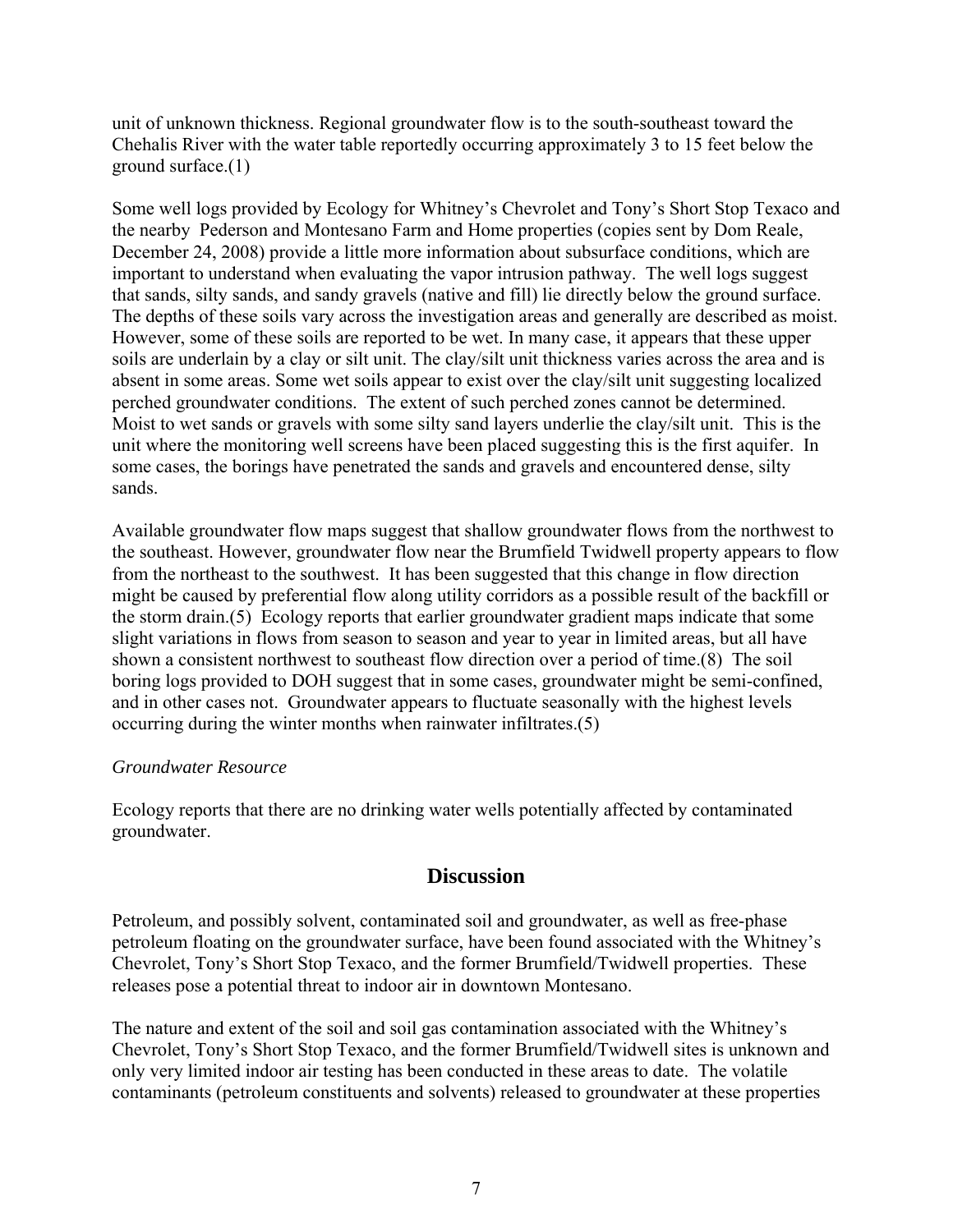have moved beyond the property boundaries and pose a potential indoor air health threat to the overlying community. The contaminated groundwater might also be traveling along preferential pathways such as utility corridors and storm drains.

It appears that not all the chemicals of potential concern (e.g. diesel range hydrocarbons, chlorinated solvents, MTBE, naphthalenes) have been tested at all locations in the various environmental media. However, there is clear evidence that groundwater in the downtown Montesano area contains high levels of gasoline range hydrocarbons, including benzene, ethylbenzene, xylenes, and toluene. Free-phase petroleum product has been found floating on the water table. The lateral extent and thickness of the free-phase petroleum has not yet been fully delineated. Low levels of solvents have also been found in groundwater and indoor air at the bank.

Available boring logs suggest that a shallow clay/silt unit exists in the subsurface in at least part of downtown Montesano, but this unit appears absent in some areas. It is possible the clay/silt unit might block vapors from reaching overlying buildings. However, there is no soil gas or indoor air data available to assess that scenario making it impossible to determine the level of threat posed by the contaminated soil and groundwater.

The Johnson and Ettinger (J&E) groundwater model is one tool for assessing the possible vapor intrusion threat when VOC contaminated groundwater exists. However, that model is not suitable for the Whitney's Chevrolet, Tony's Short Stop Texaco and the former Brumfield/Twidwell sites because the model cannot be used when free-phase product is floating on the groundwater surface. Soil gas and/or indoor air testing should be conducted instead. The J&E model is also not suitable for assessing buildings with crawlspaces.(12)

As a result of the previously mentioned data gaps and issues, the health threat posed by the vapor intrusion pathway associated with the Whitney's Chevrolet, Tony's Short Stop Texaco, and the former Brumfield/Twidwell sites in downtown Montesano cannot be assessed at this time. The following list summarizes information that needs to be collected or compiled so the vapor intrusion pathway can be assessed:

- Conduct a building survey in the area currently known to be affected by releases from Whitney's Chevrolet, Tony's Short Stop Texaco, and the former Brumfield/Twidwell properties. The purpose of the building survey is to begin identifying buildings potentially vulnerable to the shallow petroleum and solvent contaminated soil and groundwater. The building survey may need to be expanded in the future if contamination extends beyond the current boundaries.
- Identify all the chemicals of potential health concern associated with the three properties.
- Determine whether there are adequate data to assess the nature and extent of contamination in the various environmental media. Part of that work would include conducting or obtaining quality assurance/quality control (QA/QC) reports for the datasets and then compiling representative data into a database. The database would include soil, soil gas, groundwater, indoor air, and outdoor air data.
- Develop a monitoring well summary table describing depths and elevations of wells, screen depths, unit where well is screened, and other relevant information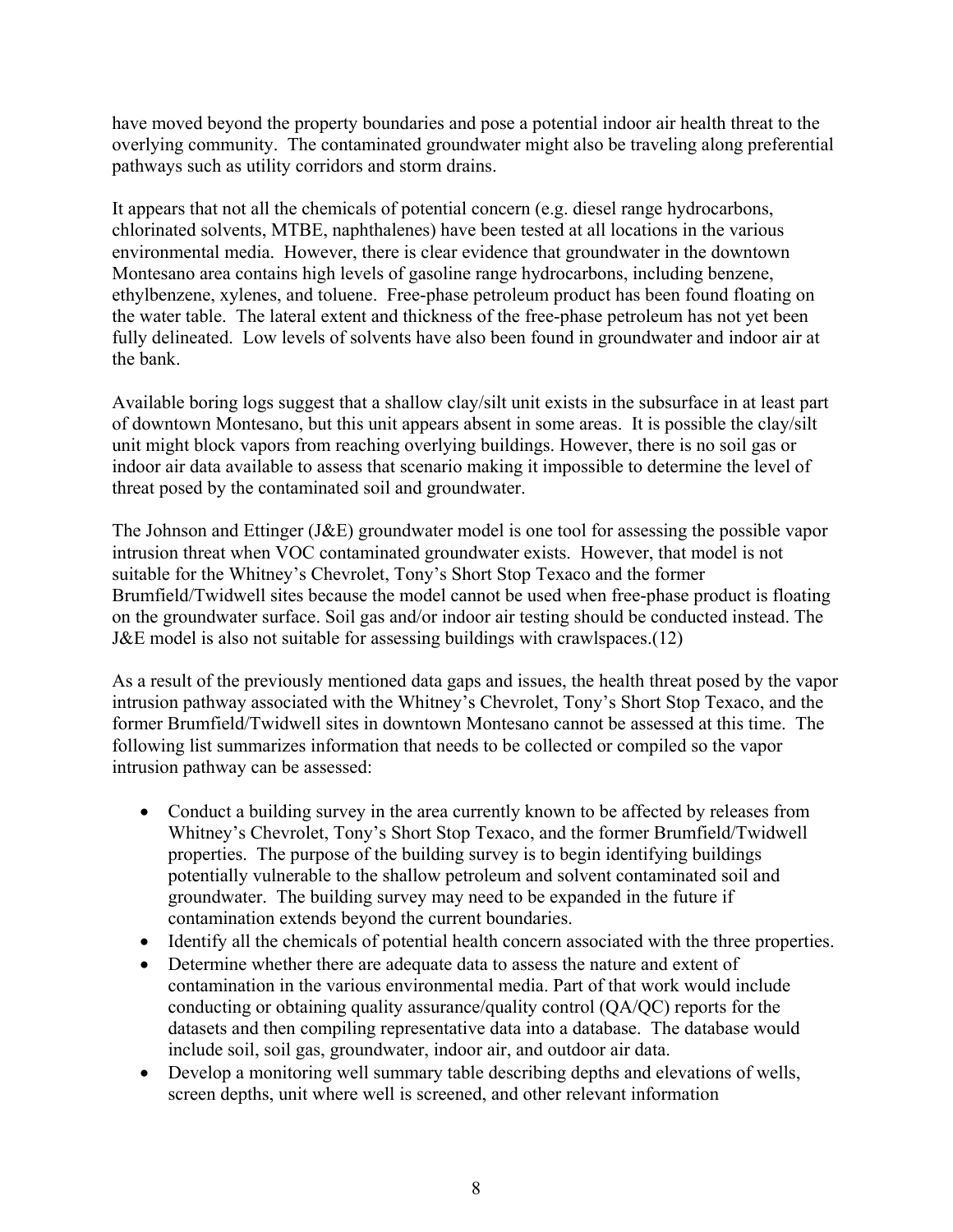- Compile current groundwater level data into a database and develop maps showing seasonal groundwater flow direction.
- Develop maps showing soil, groundwater, soil gas, and air sampling locations.
- Develop maps showing soil sampling results for chlorinated solvents and petroleum compounds, particularly for vadose and smear zone, to determine whether the nature and extent of contamination has been determined.
- Develop maps showing solvent and petroleum constituent levels in shallow groundwater in addition to the gasoline /BTEX levels that have been mapped.
- Develop a map showing clay/silt unit thickness and depth across the area.

This information will also help with the preparation of plans for conducting soil gas and/or indoor air testing. Such testing should be conducted as soon as possible to begin assessing whether the contaminant releases from Whitney's Chevrolet, Tony's Short Stop Texaco, and the former Brumfield/Twidwell sites pose an indoor air health threat to the community.

# **Children's Health**

Children can be uniquely vulnerable to the hazardous effects of volatile environmental contaminants, like petroleum products and solvents, if exposed to these chemicals in indoor air. When compared to adults, pound for pound of body weight, children breathe more air. This could lead to an increased exposure to contaminants. Additionally, the fetus is highly sensitive to many chemicals, particularly with respect to potential impacts on childhood development. For these reasons, DOH considers the specific impacts that contaminated soil and groundwater might have on children, as well as other sensitive populations. It is currently unknown whether children, or other sensitive populations, are being exposed to soil or groundwater contaminants in indoor air via the vapor intrusion pathway.

# **Conclusions**

The gasoline and solvent contaminated soil and groundwater and free-phase petroleum product floating on the groundwater table below downtown Montesano, pose a potential threat to indoor air quality via the vapor intrusion pathway. Currently, it is unknown whether the vapor intrusion pathway is complete because neither soil gas nor indoor air data is available to make such an assessment. Because free-phase petroleum exists on the water table in some areas of the site, it is not appropriate to use the Johnson and Ettinger vapor intrusion model to make such a prediction. Because of these issues, gasoline and solvent contaminated soil and groundwater, and free-phase petroleum floating on the groundwater surface in downtown Montesano, pose an *indeterminate public health hazard*.

# **Recommendations**

1. A building survey should be conducted in downtown Montesano within 60 days of the release of this health consultation report to begin identifying buildings that may be potentially vulnerable to the shallow petroleum and solvent contaminated soil and groundwater.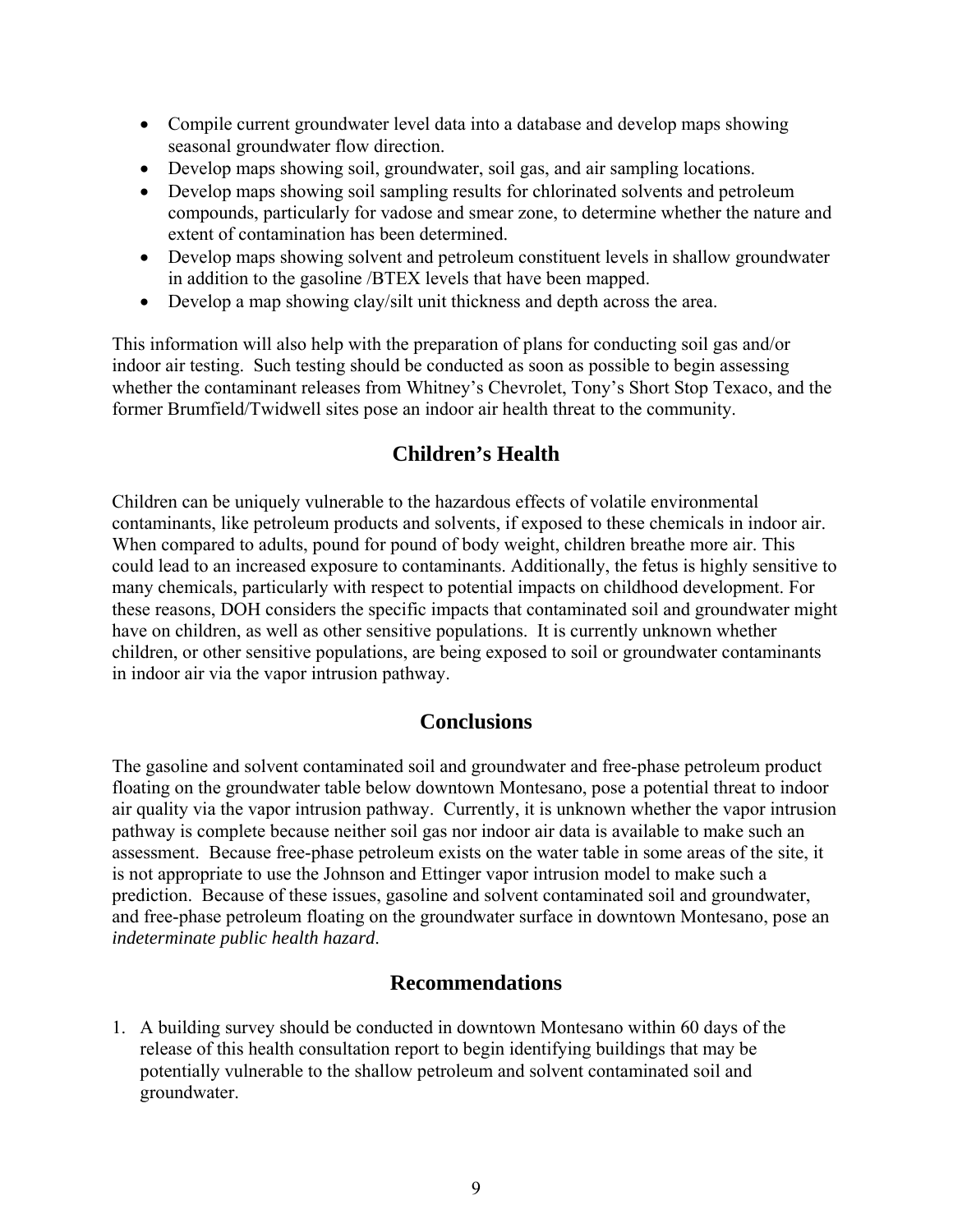- 2. Existing data quality assessments, data compilations, and maps showing distribution of contaminants across the area should be compiled within 90 days of the release of this health consultation report. This information will help determine where data gaps remain, as well as help when selecting locations for soil gas or indoor air testing.
- 3. Soil gas and/or indoor air testing should be conducted within the next 180 days of the release of this health consultation report to determine if contaminated soil or groundwater poses an indoor air health threat. If it is suspected that an immediate or short term health concern exists, such testing should occur sooner.

# **Public Health Action Plan**

- 1. Ecology will conduct a building survey in downtown Montesano within 60 days of the release of this health consultation report.
- 2. Ecology will consider existing data, including building survey results, collected across downtown Montesano to develop an indoor air sampling plan within 120 days of the release of this health consultation report.
- 3. Ecology will direct the PLPs to conduct soil gas and/or indoor air testing within 180 days of the release of this health consultation report to determine if contaminated soil or groundwater poses an indoor air health threat. If it is suspected that an immediate or short term health concern exists, Ecology will direct the PLPs to conduct the testing sooner.
- 4. DOH will provide copies of the final health consultation report to Ecology, the PLPs and city and county agencies. The final report will also be posted on DOH's website.
- 5. DOH will assist Ecology, if needed, in developing the building survey and evaluating and interpreting the findings.
- 6. DOH will assist Ecology, if needed, in developing plans and interpreting results from soil gas and/or indoor air testing.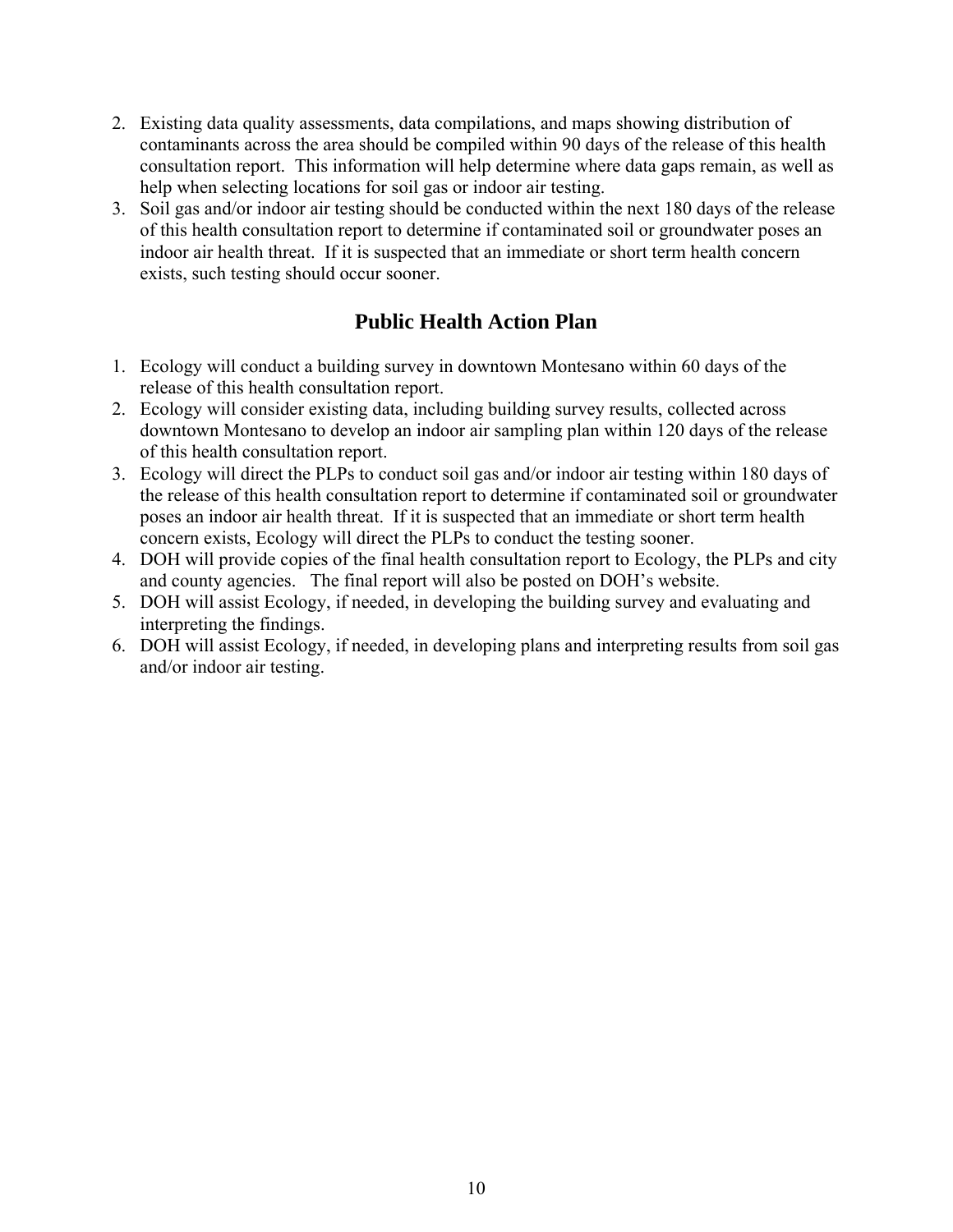#### **Preparer of Report**

Barbara Trejo, Health Assessor Site Assessments Section Office of Environmental Health Assessments Washington State Department of Health

## **Designated Reviewer**

Dan Alexanian, Manager Site Assessments Section Office of Environmental Health Assessments Washington State Department of Health

# **ATSDR Technical Project Officer**

Audra Henry Agency for Toxic Substances and Disease Registry Division of Health Assessment and Consultation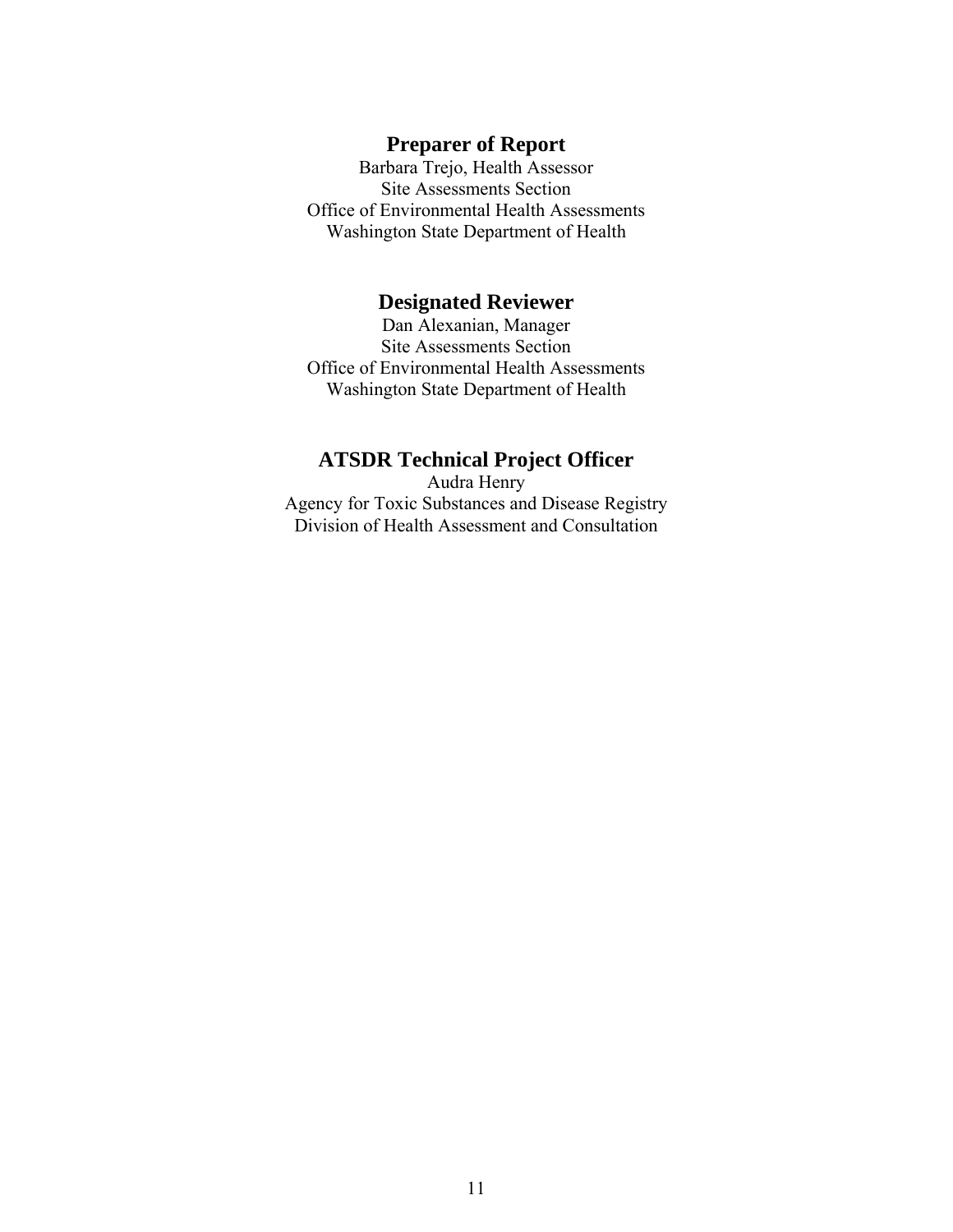# **Certification**

This City of Montesano Health Consultation Report was prepared by the Washington State Department of Health under a cooperative agreement with the federal Agency for Toxic Substances and Disease Registry (ATSDR). It was completed in accordance with approved methodology and a procedure existing at the time the health consultation was initiated. Editorial review was completed by the Cooperative Agreement partner.

 $\mu$ Audra Henr

Technical Project Officer, CAT, SPAB, DHAC

The Division of Health Assessment and Consultation (DHAC) ATSDR, has reviewed health consultation report and concurs with the findings.

\_\_\_\_\_\_\_\_\_\_\_\_\_\_\_\_\_\_\_\_\_\_\_\_\_\_\_\_\_\_\_\_\_\_\_\_\_\_\_\_\_\_\_\_\_ Alan Yarbrough

Team Lead, CAT, SPAB, DHAC, ATSDR